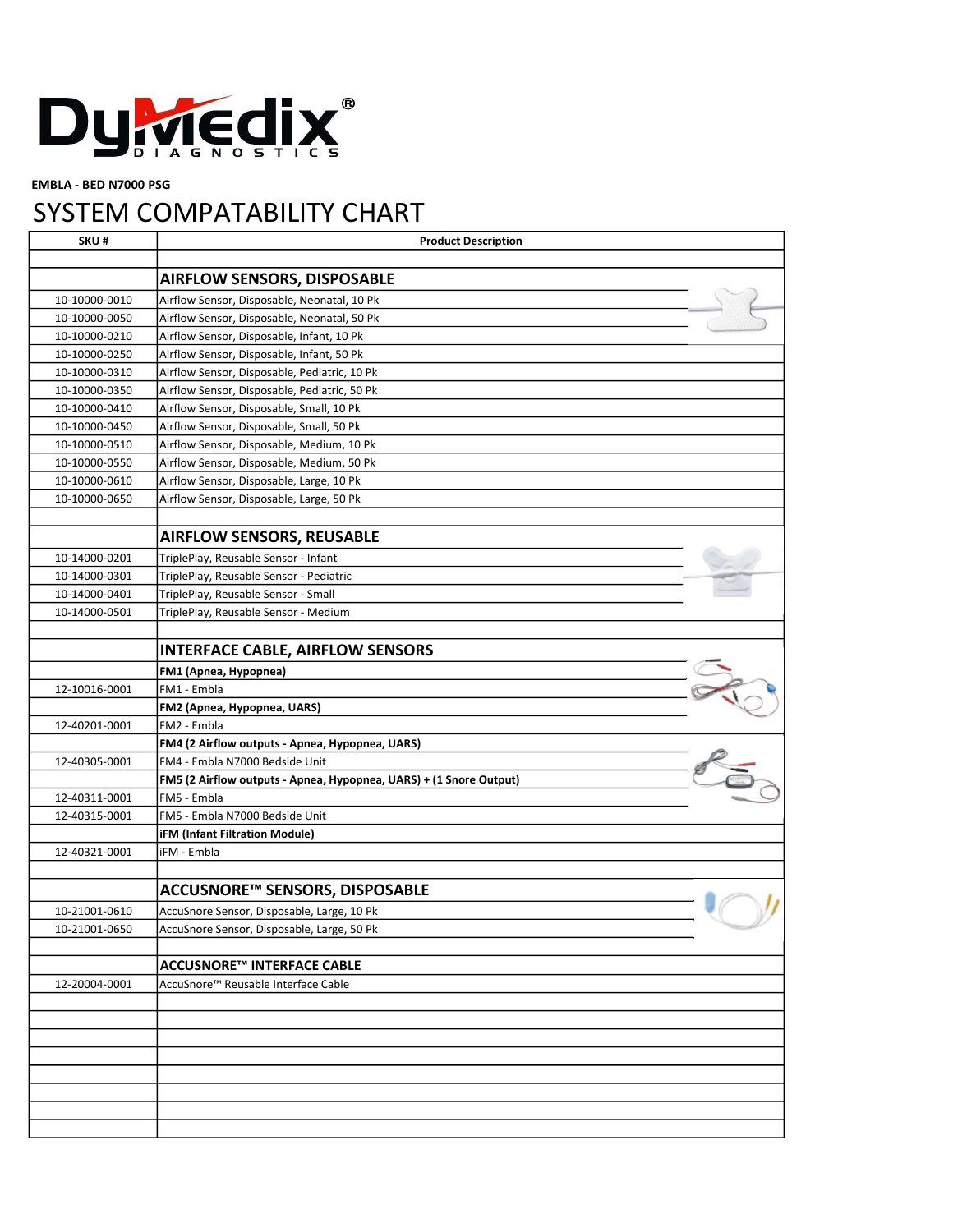|               | PERFECT FIT™ II RESPIRATORY EFFORT BELTS, REUSABLE - ADULT                                 |                        |
|---------------|--------------------------------------------------------------------------------------------|------------------------|
| 18-14210-0602 | Perfect Fit™ II Adult Effort Belt Kit: 2 Sensors, 2-ea 45" & 60" Straps                    |                        |
| 11-94210-0602 | Perfect Fit™ II Adult Effort Belt, Chest Sensor & 45" Strap                                |                        |
| 11-94220-0602 | Perfect Fit™ II Adult Effort Belt, Abdomen Sensor & 45" Strap                              |                        |
| 11-42300-0601 | Perfect Fit™ II Adult Effort Belt Sensor, Chest                                            |                        |
| 11-42400-0601 | Perfect Fit™ II Adult Effort Belt Sensor, Abdomen                                          |                        |
| 11-43300-4502 | Perfect Fit™ II Effort Belt Strap, Large, 45", 2 Pack                                      |                        |
| 11-43300-6002 | Perfect Fit™ II Effort Belt Strap, XL, 60", 2 Pack                                         |                        |
| 11-43300-7502 | Perfect Fit™ II Effort Belt Strap, XXL, 75", 2 Pack                                        |                        |
|               |                                                                                            |                        |
|               | PERFECT FIT™ II RESPIRATORY EFFORT BELTS, REUSABLE - PEDIATRIC                             |                        |
| 18-12210-0302 | Perfect Fit™ II Pediatric Effort Belt Kit: 2 Sensors, 2-ea 15", 25", 35" straps            |                        |
| 11-22300-0301 | Perfect Fit™ II Pediatric Effort Belt Sensor, Chest                                        |                        |
| 11-22400-0301 | Perfect Fit™ II Pediatric Effort Belt Sensor, Abdomen                                      |                        |
| 11-23300-1502 | Perfect Fit™ II Effort Belt Strap, Infant, 15", 2- Pack                                    |                        |
| 11-23300-2502 | Perfect Fit <sup>™</sup> II Effort Belt Strap, Pediatric, 25", 2 Pack                      |                        |
| 11-23300-3502 | Perfect Fit™ II Effort Belt Strap, Pediatric XL, 35", 2 Pack                               |                        |
|               |                                                                                            |                        |
|               | PERFECT FIT <sup>™</sup> 3D SYSTEM, Disposable                                             |                        |
|               |                                                                                            |                        |
| 18 13203 0001 | Perfect Fit™ 3D REUSABLE-Disposable Kit includes: 2- Perfect Fit™3D sensors,               |                        |
|               | yard rolls of Effort Belt Strap, Embla N7000                                               |                        |
| 11-45003-0001 | Perfect Fit™ 3D Effort Belt Sensor, Abdomen, Embla N7000                                   |                        |
| 11-45003-0002 | Perfect Fit™ 3D Effort Belt Sensor, Chest, Embla N7000                                     |                        |
| 11-14001-5001 | Perfect Fit™ 3D Button Hole Effort Belt Strap, 50 yard roll (20 studies)                   |                        |
| 11-14001-2501 | Perfect Fit™ 3D Button Hole Effort Belt Strap, 250 yard (Five 50 yard rolls) (100 studies) |                        |
|               |                                                                                            |                        |
|               | SnuggleFit™ Infant Effort Belt                                                             |                        |
| 18-13302-0001 | SnuggleFit™ Infant Effort Belt - Embla                                                     |                        |
| 10-16000-0301 | SnuggleFit™ Infant Effort Belt                                                             |                        |
| 11-14002-5001 | SnuggleFit™ Button Hole Effort Belt Strap, 50yd roll (45 Studies)                          |                        |
| 11-14002-2501 | SnuggleFit <sup>™</sup> Button Hole Effort Belt Strap, 250yd roll (225 Studies)            |                        |
| 86-30100-0001 | SnuggleFit <sup>™</sup> Animal Sticker Roll (100ct)                                        |                        |
| 11-15000-0010 | SnuggleFit™ Comfort Wrap (10pk)                                                            |                        |
| 11-15000-0050 | SnuggleFit <sup>™</sup> Comfort Wrap (50pk)                                                |                        |
| 11-15000-0100 | SnuggleFit <sup>™</sup> Comfort Wrap (100pk)                                               |                        |
|               |                                                                                            |                        |
|               | SnuggleFit™ Interface Kit                                                                  |                        |
| 18-01812-0001 | SnuggleFit™ Effort Interface Kit                                                           |                        |
| 12-42022-0001 | SnuggleFit™ Interface Cable, Abdomen Embla                                                 |                        |
| 12-42023-0001 | SnuggleFit™ Interface Cable, Chest Embla                                                   |                        |
|               |                                                                                            |                        |
|               | <b>FastTrack SYSTEM, Disposable</b>                                                        |                        |
| 11-44000-3002 | FastTrack Effort Pack, Pediatric                                                           | FastTrack<br>FastTrack |
| 11-44000-3020 | FastTrack Effort Pack, Pediatric, 20 Pack Box                                              |                        |
| 11-44000-3040 | FastTrack Effort Pack, Pediatric, 40 Pack Box                                              |                        |
| 11-44000-7502 | FastTrack Effort Pack, Adult                                                               |                        |
| 11-44000-7520 | FastTrack Effort Pack, Adult, 20 Pack Box                                                  |                        |
| 11-44000-7540 | FastTrack Effort Pack, Adult, 40 Pack Box                                                  |                        |
|               |                                                                                            |                        |
|               | FastTrack Starter Kit, Disposable                                                          |                        |
| 18-01020-0301 | FastTrack Starter Kit, Pediatric, Universal                                                |                        |
| 18-01020-0601 | FastTrack Starter Kit, Adult, Universal                                                    |                        |
|               |                                                                                            |                        |
|               |                                                                                            |                        |
|               |                                                                                            |                        |
|               |                                                                                            |                        |
|               |                                                                                            |                        |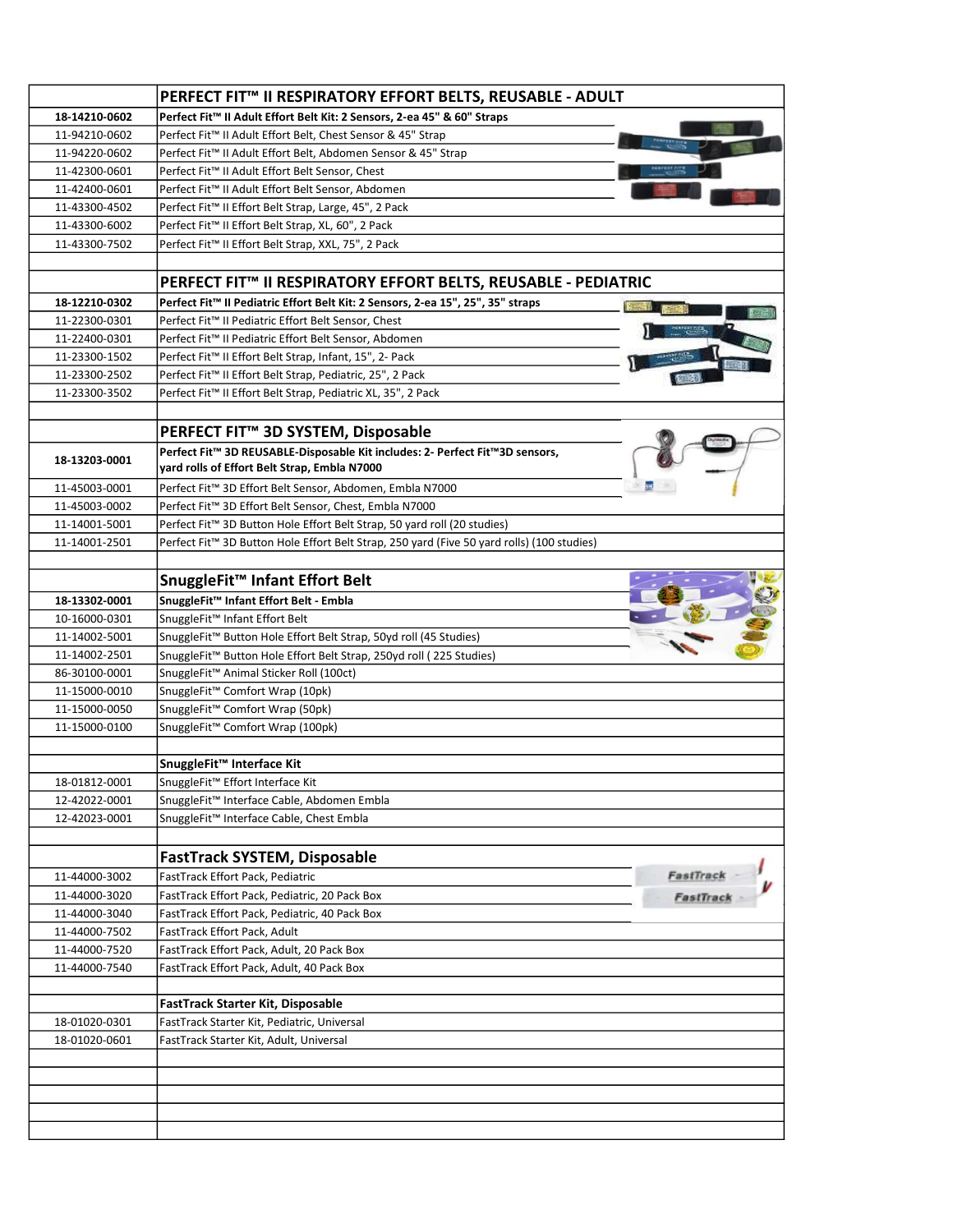|               | <b>FastTrack Interface Kit</b>                             |                 |
|---------------|------------------------------------------------------------|-----------------|
| 18-01800-0001 | FastTrack Effort Interface Kit, Universal                  |                 |
| 12-10151-0001 | FastTrack Interface Cable, Abdomen                         |                 |
| 12-10152-0001 | FastTrack Interface Cable, Chest                           |                 |
| 12-41114-0001 | FastTrack Interface Cable, SUM                             |                 |
|               |                                                            |                 |
|               | <b>ELECTRODES and MOVEMENT SENSORS</b>                     |                 |
|               | <b>Precision Gold Disposable EEG Electrodes</b>            |                 |
| 13-10100-4010 | Disposable 9mm Gold Cup EEG Electrode, 40" (1m), 10pack    |                 |
| 13-10100-6010 | Disposable 9mm Gold Cup EEG Electrode, 60" (1.5m), 10pack  |                 |
| 13-10100-8010 | Disposable 9mm Gold Cup EEG Electrode, 80" (2m), 10pack    |                 |
| 13-10100-1010 | Disposable 9mm Gold Cup EEG Electrode, 100" (2.5m), 10pack |                 |
|               |                                                            |                 |
|               | Triple Chin Disposable Chin EMG Electrode Patch            |                 |
| 13-30000-0050 | Chin Electrode Patch, Adult, 50 Pack                       |                 |
| 13-31000-0050 | Chin Electrode Patch, Pediatric, 50 Pack                   |                 |
|               |                                                            |                 |
|               | MotionWave Disposable EMG Electrode Patch                  |                 |
| 13-41000-0050 | Disposable Wired Dual EMG Electrode, 120in, 50 Pack        |                 |
| 13-41001-0050 | Disposable Wired Dual EMG Electrode, 60in, 50 Pack         |                 |
|               |                                                            |                 |
|               | <b>Dual Snap Disposable EMG Electrodes</b>                 |                 |
| 13-40000-0050 | Dual Snap EMG Electrode, 50 Pack                           |                 |
| 13-14000-6020 | Dual Snap Lead Wire, 60", 20 Pack                          |                 |
| 13-14000-1020 | Dual Snap Lead Wire, 100", 20 Pack                         |                 |
| 13-14000-1220 | Dual Snap Lead Wire, 120", 20 Pack                         |                 |
|               |                                                            |                 |
|               | <b>XM Extremity Movement Sensor</b>                        |                 |
| 13-50000-0001 | XM Extremity Movement Sensor, (Single Sensor)              |                 |
| 13-50000-0010 | XM Extremity Movement Sensor, (10 pk)                      | <b>Du</b> medix |
| 13-50000-0050 | XM Extremity Movement Sensor, (50 pk)                      |                 |
| 12-10180-0001 | Interface Cable, XM                                        |                 |

## CompletePlus Disposable Sensor Kit

|                | ADULT CompletePlus Kit, Small Airflow, FastTrack Effort Pack - ASF          | 18-01050-0401 |
|----------------|-----------------------------------------------------------------------------|---------------|
|                | ADULT CompletePlus Kit, Small Airflow, FastTrack Effort Pack - 20PK - ASF   | 18-01050-0420 |
| CompletePlus   | ADULT CompletePlus Kit, Small Airflow, FastTrack Effort Pack - 40PK - ASF   | 18-01050-0440 |
|                | ADULT CompletePlus Kit, Medium Airflow, FastTrack Effort Pack - AMF         | 18-01050-0501 |
|                | ADULT CompletePlus Kit, Medium Airflow, FastTrack Effort Pack - 20PK - AMF  | 18-01050-0520 |
| <b>DyMedix</b> | ADULT CompletePlus Kit, Medium Airflow, FastTrack Effort Pack - 40PK - AMF  | 18-01050-0540 |
|                | ADULT CompletePlus Kit, Small Airflow, PF3D Button-Hole Straps - ASP        | 18-01060-0401 |
|                | ADULT CompletePlus Kit, Small Airflow, PF3D Button-Hole Straps - 20PK -ASP  | 18-01060-0420 |
|                | ADULT CompletePlus Kit, Small Airflow, PF3D Button-Hole Straps - 40PK -ASP  | 18-01060-0440 |
|                | ADULT CompletePlus Kit, Medium Airflow, PF3D Button-Hole Straps - AMP       | 18-01060-0501 |
|                | ADULT CompletePlus Kit, Medium Airflow, PF3D Button-Hole Straps - 20PK -AMP | 18-01060-0520 |
|                | ADULT CompletePlus Kit, Medium Airflow, PF3D Button-Hole Straps - 40PK -AMP | 18-01060-0540 |
|                |                                                                             |               |

| 18-01050-0101 | PEDIATRIC CompletePlus Kit, Neonatal Airflow, FastTrack Effort Pack - PNF              |
|---------------|----------------------------------------------------------------------------------------|
| 18-01050-0120 | PEDIATRIC CompletePlus Kit, Neonatal Airflow, FastTrack Effort Pack - 20PK - PNF       |
| 18-01050-0140 | PEDIATRIC CompletePlus Kit, Neonatal Airflow, FastTrack Effort Pack - 40PK - PNF       |
| 18-01050-0201 | PEDIATRIC CompletePlus Kit, Infant Airflow, FastTrack Effort Pack - PIF                |
| 18-01050-0220 | PEDIATRIC CompletePlus Kit, Infant Airflow, FastTrack Effort Pack - 20PK- PIF          |
| 18-01050-0240 | PEDIATRIC CompletePlus Kit, Infant Airflow, FastTrack Effort Pack - 40PK -PIF          |
| 18-01050-0301 | PEDIATRIC CompletePlus Kit, Pediatric Airflow, FastTrack Effort Pack - PPF             |
| 18-01050-0320 | PEDIATRIC CompletePlus Kit, Pediatric Airflow, FastTrack Effort Pack - 20PK -PPF       |
| 18-01050-0340 | PEDIATRIC CompletePlus Kit, Pediatric Airflow, FastTrack Effort Pack - 40PK -PPF       |
| 18-01060-0101 | PEDIATRIC CompletePlus Kit, Neonatal Airflow, PF3D/SnuggleFit Button-Hole Strap        |
| 18-01060-0120 | PEDIATRIC CompletePlus Kit, Neonatal Airflow, PF3D/SnuggleFit Button-Hole Strap - 20PK |
|               |                                                                                        |